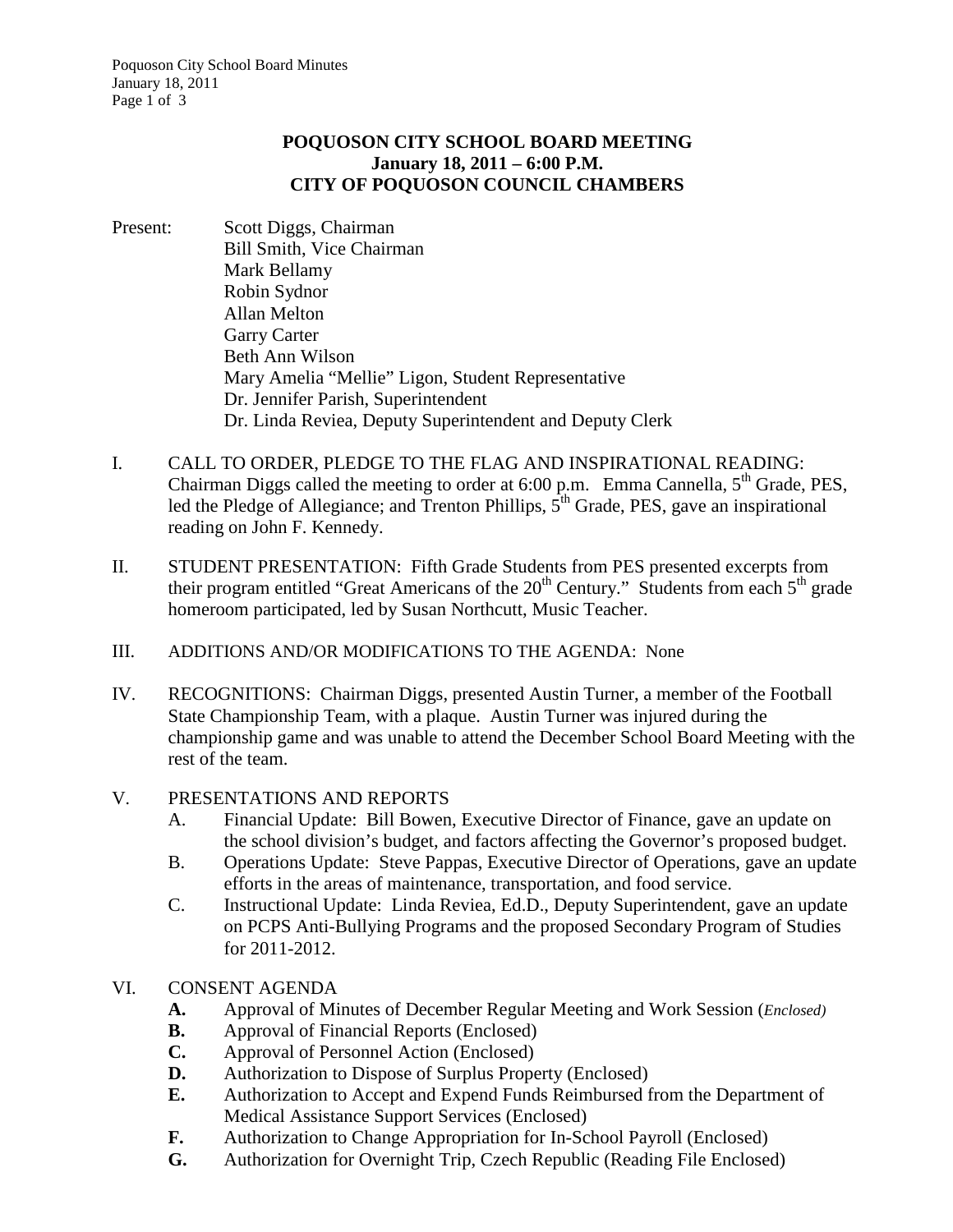Poquoson City School Board Minutes January 18, 2011 Page 2 of 3

Vice Chairman Smith read the consent agenda above and moved that the agenda be approved as read. The motion was seconded by Mr. Melton and the vote was taken.

## VOTE: 7:0

Ms. Wilson, Aye; Mr. Carter, Aye; Mr. Melton, Aye; Ms. Sydnor, Aye; Mr. Bellamy, Aye; Mr. Smith, Aye; Chairman Diggs, Aye.

## VII. OTHER MATTERS FOR CONSIDERATION

A. Consideration of Approval of PCPS 2011-2012 Program of Studies (Reading File Enclosed)

Mr. Carter made a motion, seconded by Ms. Wilson , that the Program of Studies be approved. Vote was taken:

#### VOTE: 7:0

Ms. Wilson, Aye; Mr. Carter, Aye; Mr. Melton, Aye; Ms. Sydnor, Aye; Mr. Bellamy, Aye; Mr. Smith, Aye; Chairman Diggs, Aye.

B. Consideration of Approval of Proclamation for National School Counselors Appreciation Week (Enclosed).

Mr. Melton made a motion, seconded by Mr. Bellamy, that the proclamation for National School Counselors Appreciation week be approved. Vote was taken:

## VOTE: 7:0

Ms. Wilson, Aye; Mr. Carter, Aye; Mr. Melton, Aye; Ms. Sydnor, Aye; Mr. Bellamy, Aye; Mr. Smith, Aye; Chairman Diggs, Aye.

C. Consideration of Approval of Proclamation for Career and Technical Education Month at Poquoson City Public Schools (Enclosed)

Mr. Melton made a motion, seconded by Mr. Smith, that the proclamation for Career and Technical Education Month be approved. Vote was taken:

## VOTE: 7:0

Ms. Wilson, Aye; Mr. Carter, Aye; Mr. Melton, Aye; Ms. Sydnor, Aye; Mr. Bellamy, Aye; Mr. Smith, Aye; Chairman Diggs, Aye.

D. Consideration of Approval of Proclamation for Anti-Bullying Month at Poquoson City Public Schools (Enclosed)

Ms. Wilson made a motion, seconded by Ms. Sydnor, that the proclamation for Anti-Bullying Month be approved. Vote was taken:

## VOTE: 7:0

Ms. Wilson, Aye; Mr. Carter, Aye; Mr. Melton, Aye; Ms. Sydnor, Aye; Mr. Bellamy, Aye; Mr. Smith, Aye; Chairman Diggs, Aye.